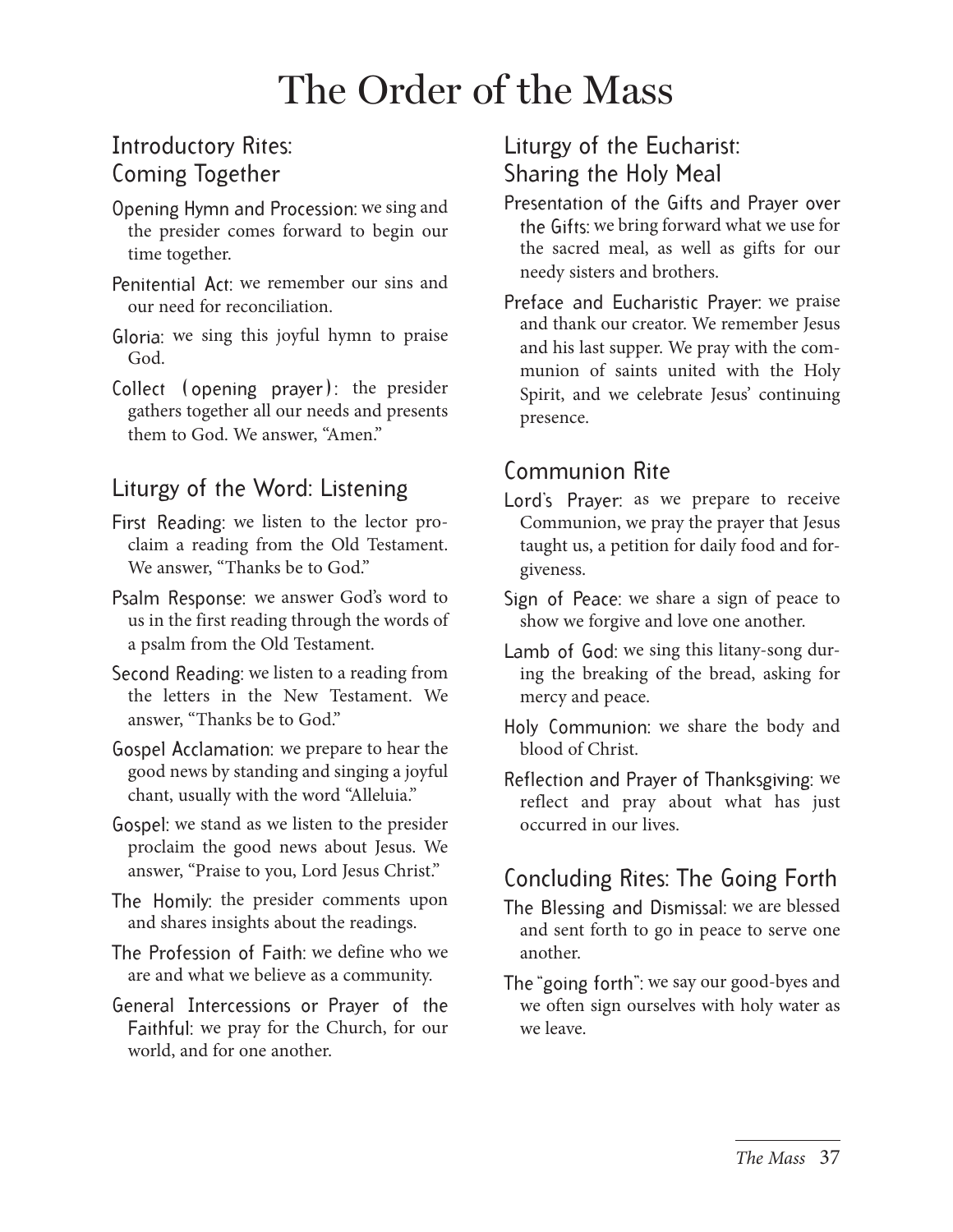| <b>Penitential Act</b><br>We remember our sins and our need for<br>reconciliation.                                                                                | Presentation of the Gifts<br>In procession, we bring our gifts of bread and<br>wine to the altar. These represent the gift of<br>ourselves.                                                                    |
|-------------------------------------------------------------------------------------------------------------------------------------------------------------------|----------------------------------------------------------------------------------------------------------------------------------------------------------------------------------------------------------------|
| Gloria<br>We sing this joyful hymn to praise our God.                                                                                                             | Prayer over the Gifts<br>The presider invites us to pray with him that<br>God will accept our gifts.                                                                                                           |
| Collect (opening prayer)<br>The presider gathers together all our needs<br>and presents them to God. We answer,<br>"Amen."                                        | Preface<br>The presider begins our Eucharistic Prayer by<br>praising God for the wonderful works of<br>creation and redemption.                                                                                |
| Psalm Response<br>We answer God's word to us in the first<br>reading through the words of a psalm from<br>the Old Testament.                                      | Holy, Holy, Holy Lord<br>At the end of the Preface, we join all creation<br>in giving praise to the Father through Jesus.                                                                                      |
| <b>Gospel Acclamation</b><br>We prepare to hear the good news by stand-<br>ing and singing a joyful chant, usually with<br>the word "Alleluia."                   | Consecration<br>The words of institution and Consecration in<br>the Eucharistic Prayer recall Jesus' actions at<br>the Last Supper. Through these words, Jesus<br>again becomes present in the bread and wine. |
| Homily<br>The presider shares his reflections on the<br>message of God's word that we have just<br>heard. We listen; sometimes we have a chance<br>to share, too. | <b>Memorial Acclamation</b><br>We proclaim our belief in Jesus' death, resur-<br>rection, and final coming.                                                                                                    |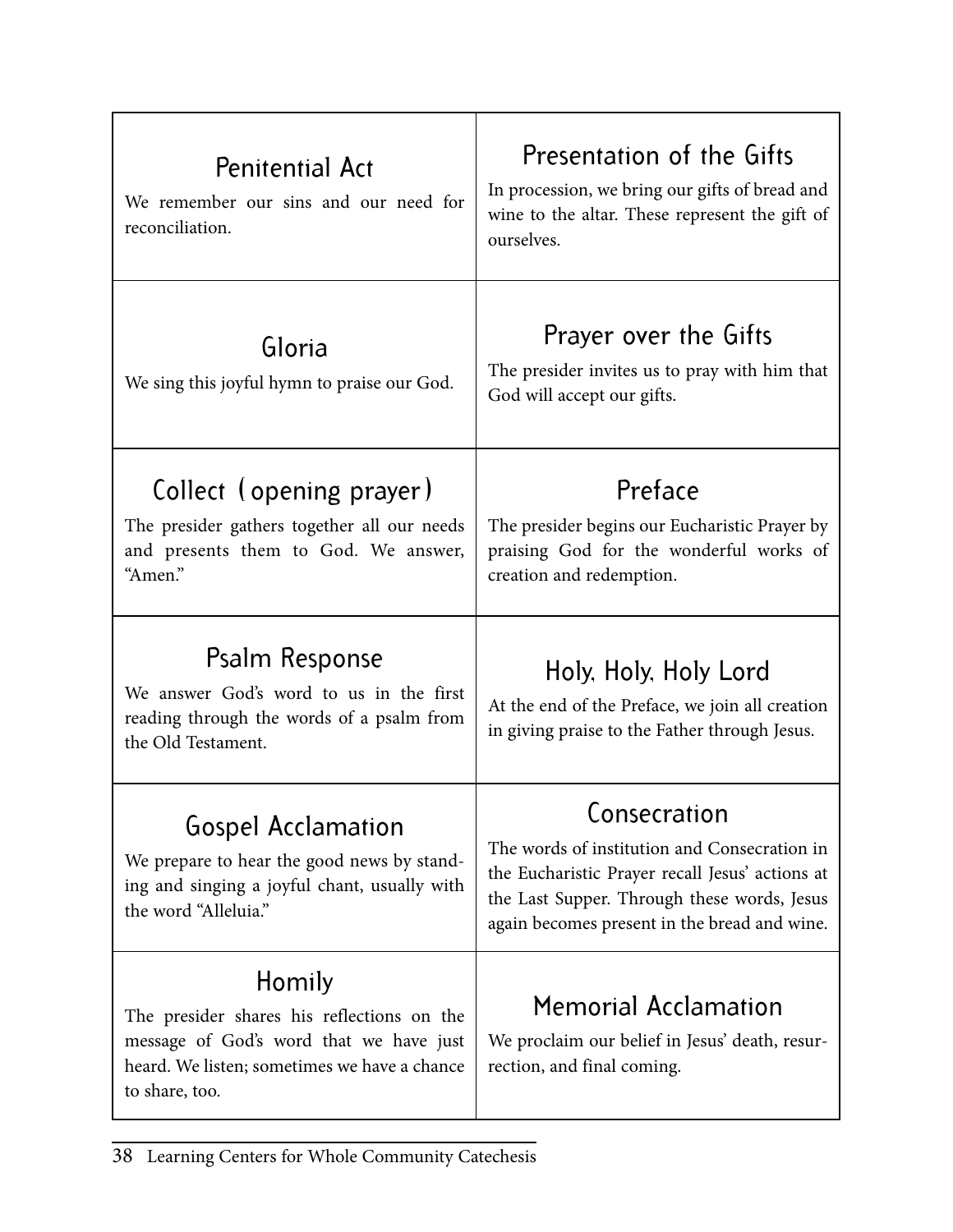| Lord's Prayer                                                                                                                    | Gospel                                                                                                               |
|----------------------------------------------------------------------------------------------------------------------------------|----------------------------------------------------------------------------------------------------------------------|
| As we prepare to receive Communion, we                                                                                           | We stand as we listen to the presider proclaim                                                                       |
| pray the prayer that Jesus taught us, a petition                                                                                 | the good news about Jesus. We answer,                                                                                |
| for daily food and forgiveness.                                                                                                  | "Praise to you, Lord Jesus Christ."                                                                                  |
| Lamb of God<br>We sing this litany-song during the breaking<br>of the bread, asking for mercy and peace.                         | <b>General Intercessions</b><br>We pray for those who need our care.                                                 |
| Prayer after Communion                                                                                                           | Profession of Faith                                                                                                  |
| The presider prays that our receiving Jesus                                                                                      | We stand and profess what we believe in the                                                                          |
| will change us, that we may be more like Jesus.                                                                                  | words of the Creed: "I believe in one God"                                                                           |
| <b>Blessing and Dismissal</b><br>We are sent forth to live the Eucharist with<br>God's blessing, strength, and courage.          | Second Reading<br>We listen to a reading from the letters in the<br>New Testament. We answer, "Thanks be to<br>God." |
| Sign of Peace                                                                                                                    | Communion                                                                                                            |
| We share a sign of peace to show we forgive                                                                                      | We receive Jesus in the bread and wine and                                                                           |
| and love one another.                                                                                                            | say "Amen," which means "Yes, I believe."                                                                            |
| <b>First Reading</b><br>We listen to the lector proclaim a reading<br>from the Old Testament. We answer, "Thanks"<br>be to God." | Opening Hymn and Procession<br>We begin our celebration together by praising<br>God.                                 |